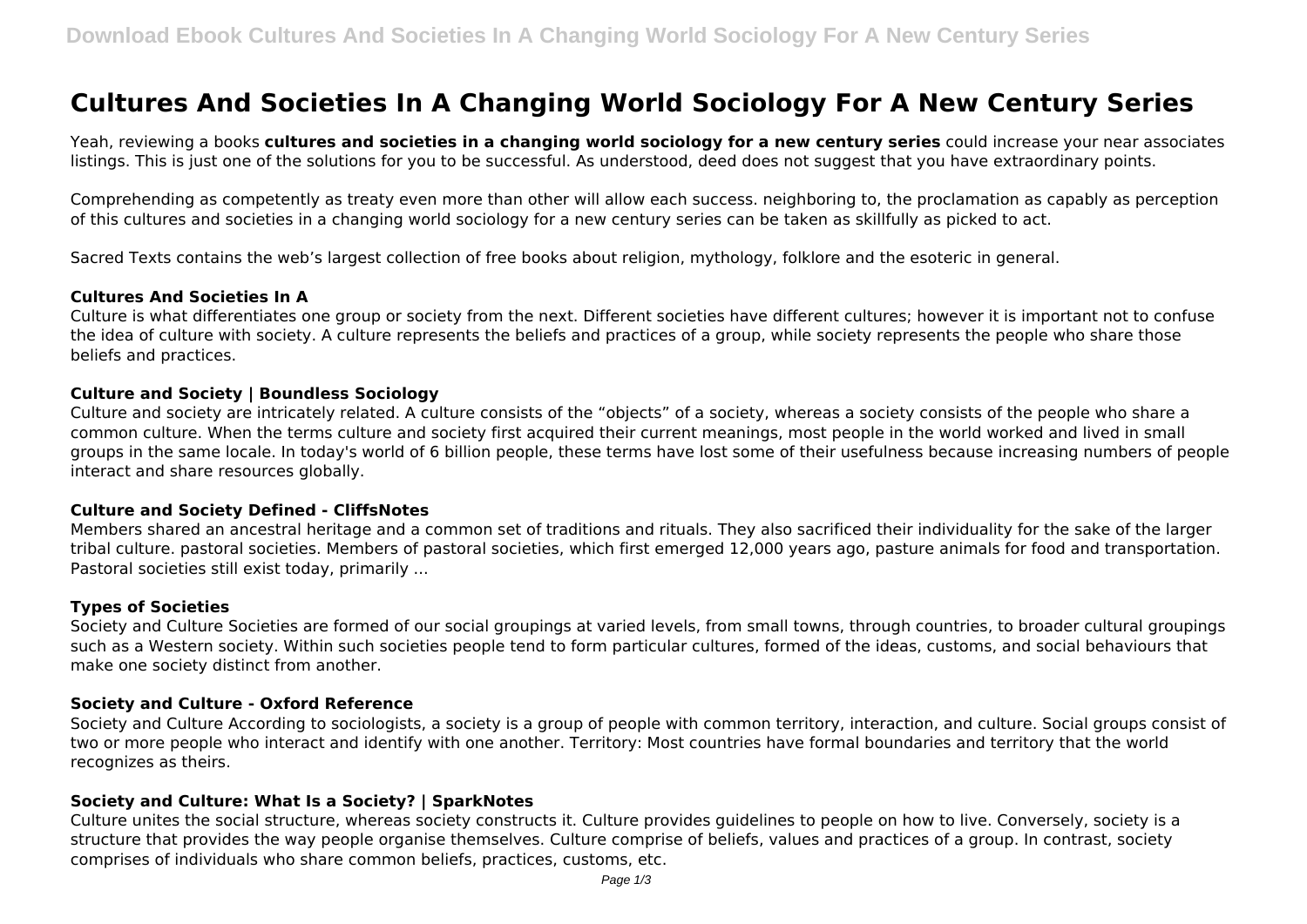## **Difference Between Culture and Society (with Comparison ...**

Culture is a part of every society. In fact, the culture directly affects society because it affects how the people react to changes and ideas. It is like the society is what we see on the outside whereas the culture is what we see on the inside.

# **The Connection Between Culture And Society - Migration ...**

In sociological terms, society refers to a group of people who live in a definable community and share the same culture. On a broader scale, society consists of the people and institutions around us, our shared beliefs, and our cultural ideas. Typically, more-advanced societies also share a political authority.

#### **Types of Societies | Introduction to Sociology**

American culture is a diverse mix of customs and traditions from nearly every region of the world. Here is a brief overview of American holidays, food, clothing and more.

## **American Culture: Traditions and Customs of the United ...**

Meaning of Culture: Culture describes a certain set of customs, ideas and social behavior of a group of similar people in a society. Geographical borders usually segregate cultures. Some characteristics like language, religion, food habits, social norms, music and arts stay specific in one particular culture.

## **Culture: Top 10 Reasons Why Culture is So Important ...**

A society is a group of interdependent people who have organized in such a way as to share a common culture and feeling of unity. Society consists of people, and culture consists of the material and nonmaterial products that people create.

## **Sociology 2. Flashcards | Quizlet**

The sociology of culture, and the related cultural sociology, concerns the systematic analysis of culture, usually understood as the ensemble of symbolic codes used by a member of a society, as it is manifested in the society.

#### **Sociology of culture - Wikipedia**

The cultural dimension Masculinity – Femininity says something about the expected behavior of men and women in any given society. To simplify it: in high scoring cultures, there seems to be relatively little role overlap; men are supposed to provide for their families, be the head of the family and do manly tasks like taking the garbage out.

## **Culture and Gender Roles in Society. Are Men and Women Equal?**

Humans acquire culture through the learning processes of enculturation and socialization, which is shown by the diversity of cultures across societies. A cultural norm codifies acceptable conduct in society; it serves as a guideline for behavior, dress, language, and demeanor in a situation, which serves as a template for expectations in a social group.

#### **Culture - Wikipedia**

In today's world, both cultures and societies are changing more quickly than ever before. The Third Edition of Cultures and Societies in a Changing World sheds light on the role culture plays in...